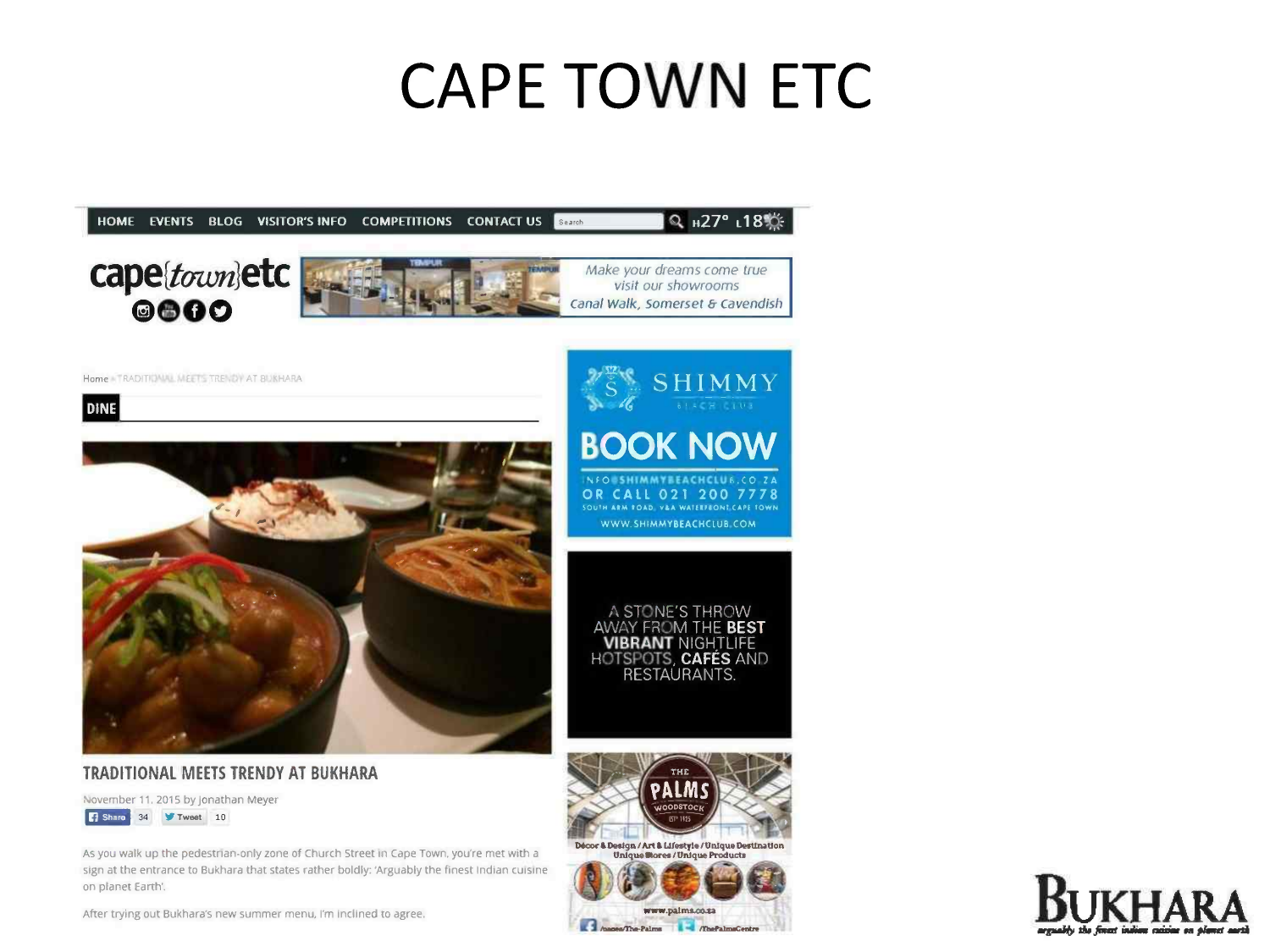After trying out Bukhara's new summer menu, I'm inclined to agree.

## The Venue

Nestled between Greenmarket Square and the Cape Town High Court, the Church Street venue of Bukhara is the group's flagship branch, having opened its doors in November 1995. Two decades later. Bukhara is an institution In the Cape. with outlets in the V&A Waterfront. Grandwest Casino and Stellenbosch.

Once making your way up a short flight of stairs you're Immediately struck by the size of the restaurant's inside dining area. There's outside balcony seating as well. but my partner and I opted for an Inside table, as the spring air was a bit chilly. We also wanted a clear view of the restaurant's glass-encased kitchen area.







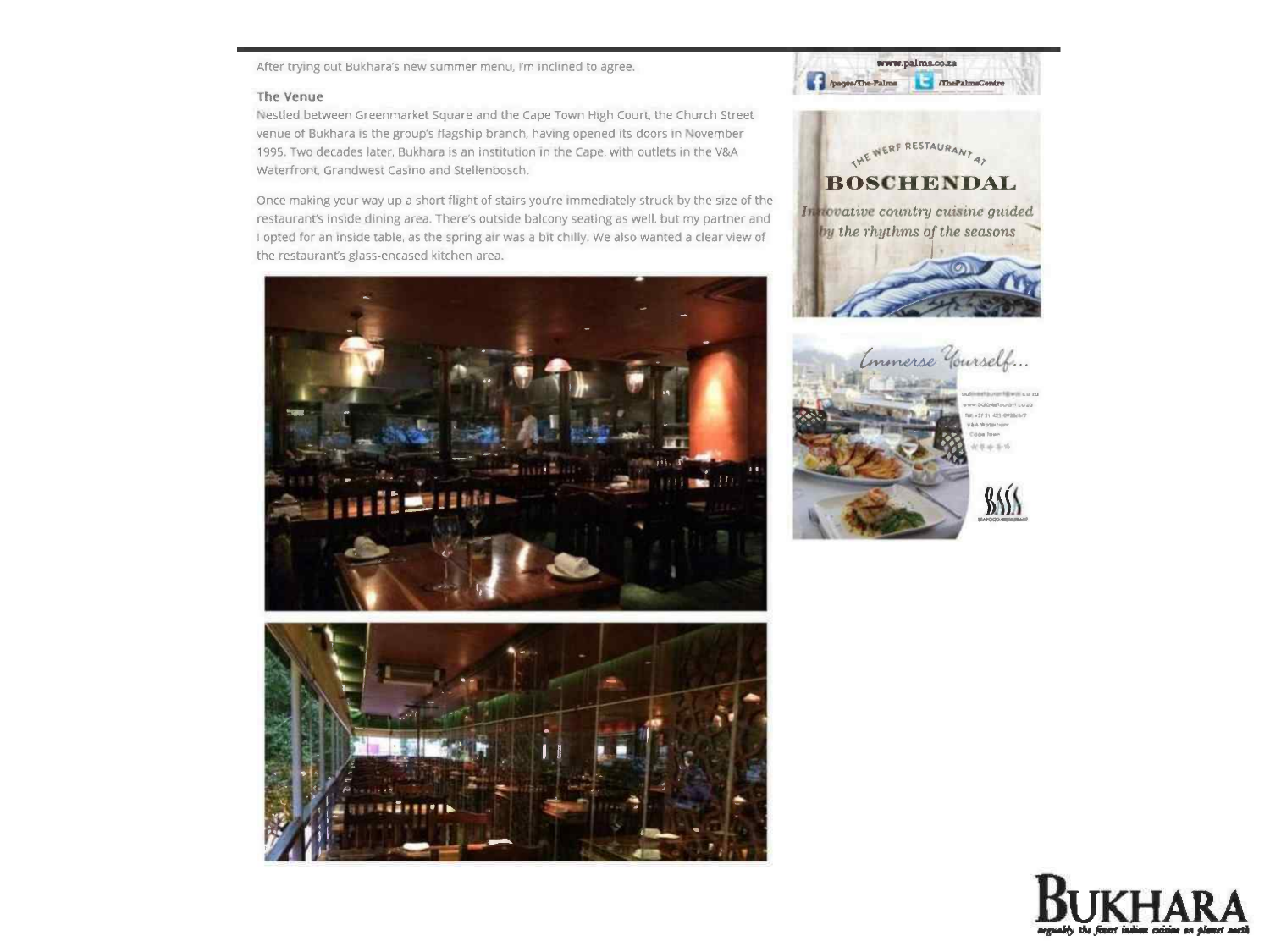

## The **Food**

Bukhara offers exactly as you might expect from an Indian menu, with all the favourites prominently on display. The Butter Chicken (R134), Lamb Rogan Josh (R 179) and Prawn Curry (R214) Immediately caught my eye. but upon further inspection, I found an oddly-unique tapas section. Dishes like Koliwada Maachi (lemon salmon), Peshswari Channa (curried whole chick peas) and Adhraki Murg (ginger chicken) intrigued me, and I was easily convinced by our attentive waiter. Clint, to opt for a selection of tapas instead of my traditional go-to Indian meals.



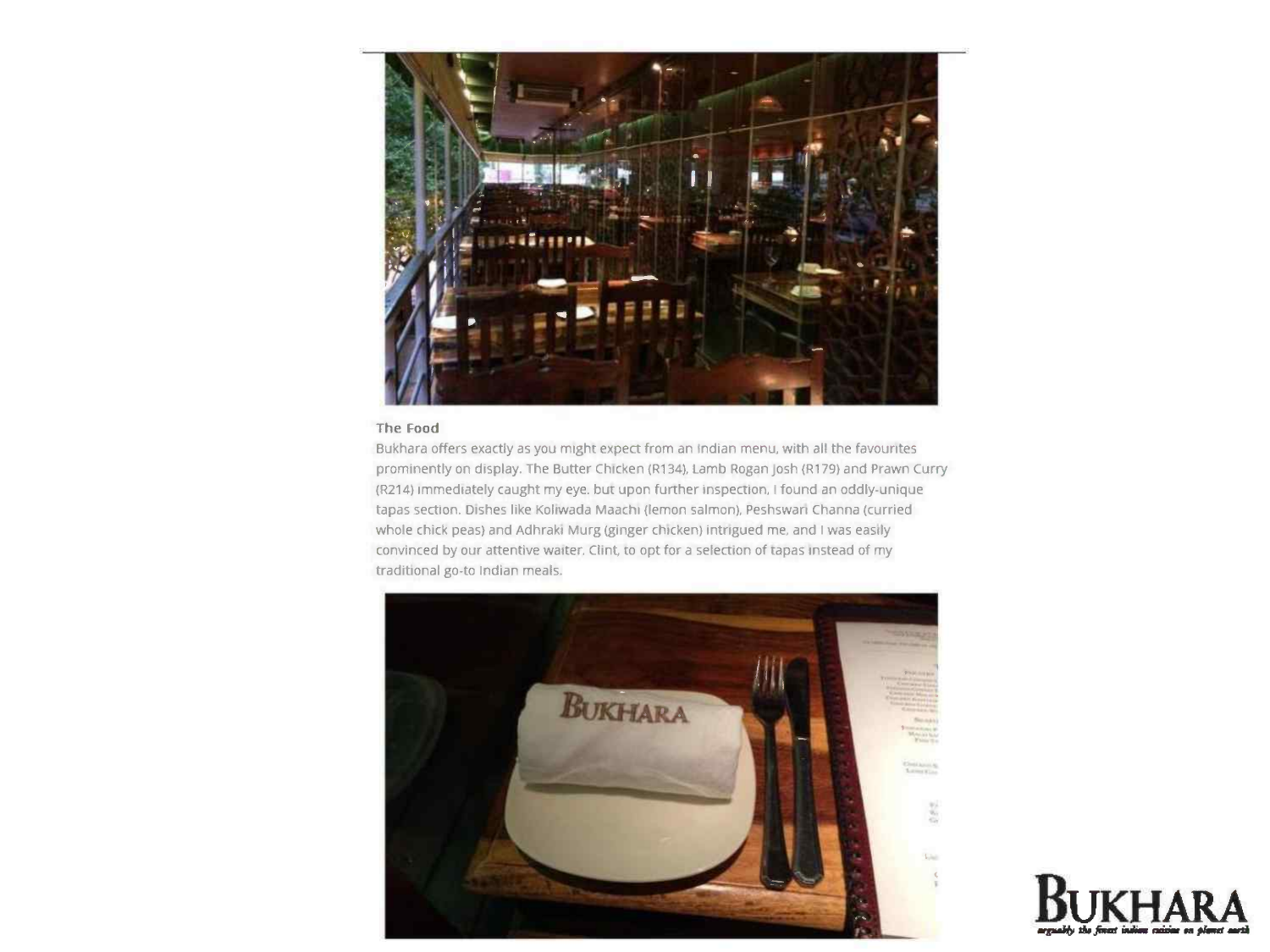Let me be honest with you from the start and say the tapas option is not cheap. It's R495 for two diners, but I will now be the first to say that once the food is on the table you'll soon realise how you're actually getting incredible value for money.

For starters we were brought a bowl of Aloo Chat - cubed potatoes mixed with an assortment of spices and vermicelli. It was the perfect accompamment to the first course of Chicken Shami Kabab and Koliwada Maachl, both of which simply melted In my mouth.

Clint hastily brought the next round of dishes, a Chicken Malai Kabab and a Chicken Chili Kabab - each good on their own. but great in combination with the assortment of sauces we now found on our table. At this stage we were already feeling somewhat overwhelmed by the volume of food being brought to our table - I thought tapas was supposed to be little tasters! But Clint assured us he would keep an eye on us and allow us the necessary time to truly enjoy each dish.

Out of the curnes that next arnved, the Adhraki Murg stole the show for me. Irs a ginger chicken dish that blended perfectly with the fluffy jeers Pulao (white rice) that Clint stealthily-slid onto our table just moments before.

At this point I must also note that none of the dishes we'd tasted thus far were 'too hot' or 100 spicy'. They all just seemed to work well together, In a combination of flavours and tastes that I was able to replicate again and again thanks to the 'build-your-own-meal' nature of tapas.



A glass (or two) of house white was Just what I needed to feel truly relaxed throughout my Bukhara experience, and then I came face to face with a dessert board the likes of which I'm sure they write songs about. Delectably-thick Lindt chocolate mousse, homemade mango ice